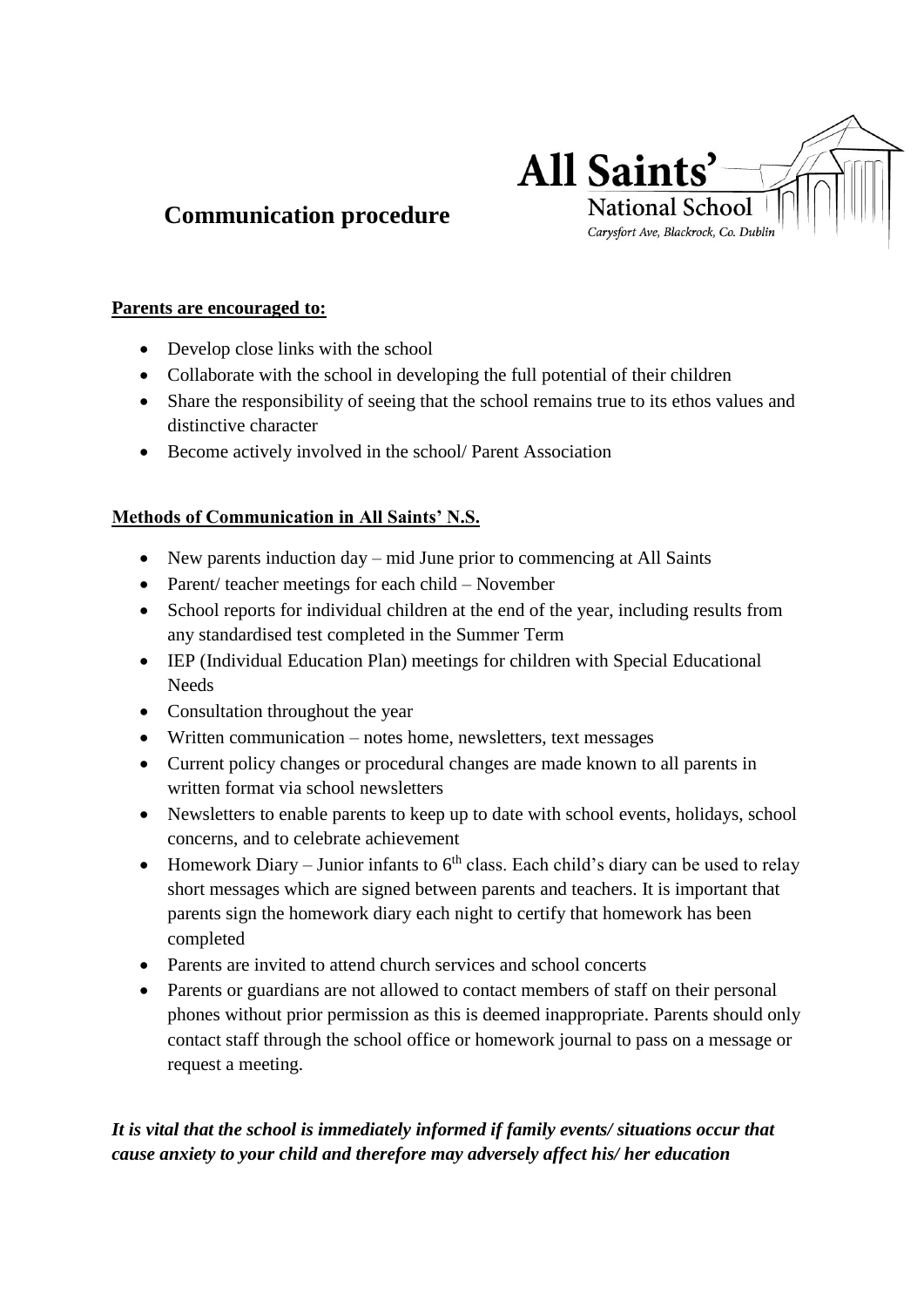In all matters pertaining to the wellbeing and education of pupils, only the parents/ legal guardians named on the enrolment form will be consulted by the teachers.

## **Reporting to Parents:**

All Saints' N.S. endeavours to help parents to understand fully the evidence of learning that the school reports to them, especially any evidence from standardised tests. The NCCA (National Council for Curriculum and Assessment) has provided a range of standard report templates to assist schools in reporting information about the progress of primary pupils to parents, including information from standardised tests. Two standard templates (Junior/ Senior) have been adopted from those provided by All Saints' N.S. and provide for reporting in four key areas:

- The child's learning and achievement across the curriculum
- The child's learning dispositions
- The child's social and personal development
- Ways in which parents can support their child's learning

*The use of these templates is a Department led guideline as outlined in Circular 0018/2012 for use in all schools beginning Summer 2012.*

#### **Parent/ Teacher Meetings:**

There are many purposes and requirements for good parent/ teacher communication by way of meetings. These meetings can take two formats; formal, and informal.

#### **The aim of parent/ teacher meetings is:**

- To inform parents of how their children are progressing in school
- To inform teachers on how children are coping outside school
- To establish an ongoing relationship and communication with parents
- To help teachers/ parents get to know the children better as individuals
- To encourage children to realise that home and school are working collaboratively

# **Informal parent/ teacher meetings:**

Communication between parents and teachers is encouraged at All Saints' National School. Arranging parent/ teacher meetings within the school day while children are in school cannot be facilitated however, parents are welcome to make an appointment to speak to the Principal or relevant teacher at an appointed time.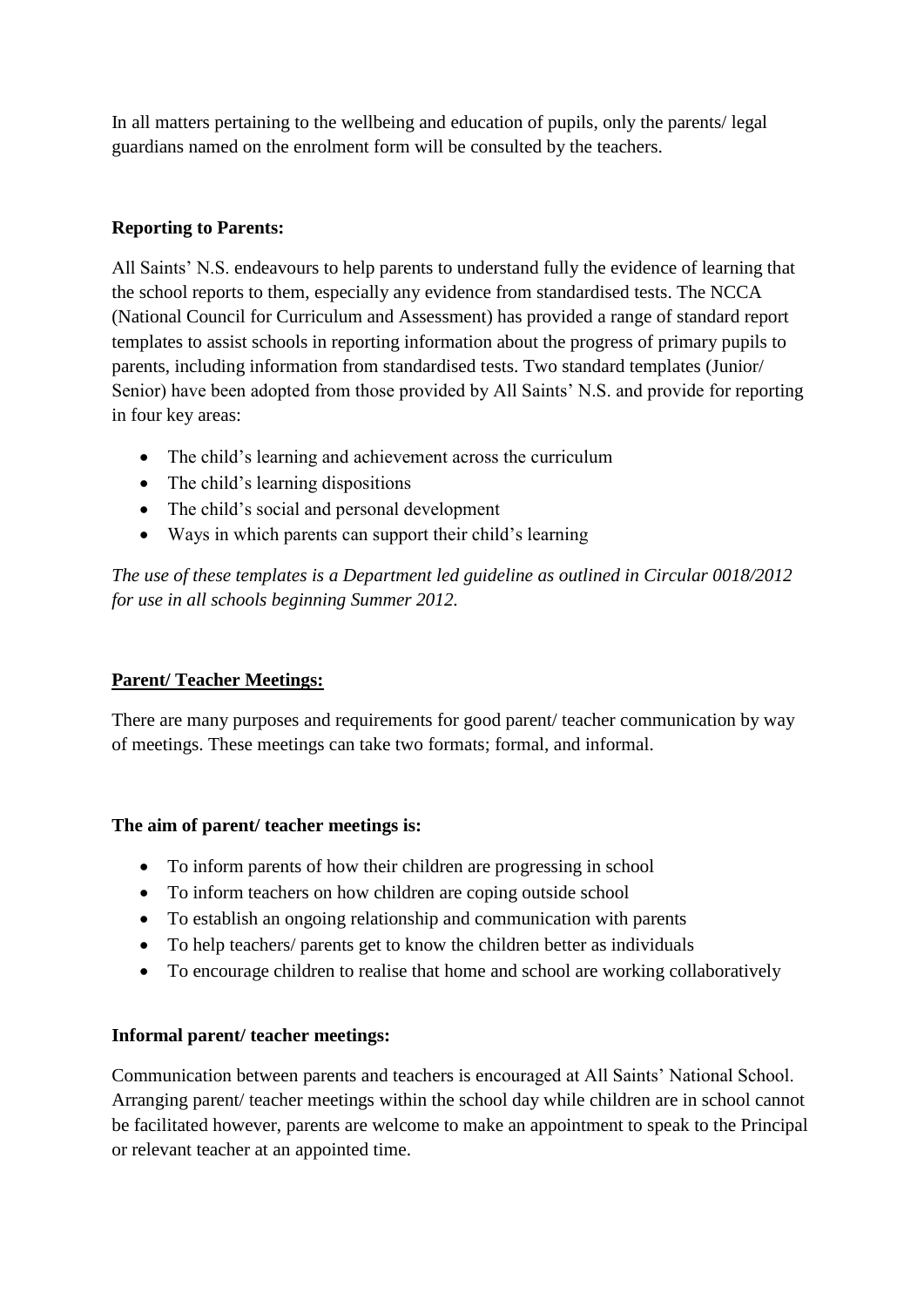Meetings with a class teacher at the classroom door to discuss a child's concern/ progress is discouraged for a number of reasons:

- A teacher cannot adequately supervise their class while at the same time speaking to a parent
- It is difficult to be discreet and offer full attention when so many children are close by
- Children can often feel embarrassed when their parent is speaking with the class teacher so obviously

It is important to understand that occasions can occur where a parent needs to speak to a teacher urgently. Sometimes these meetings may need to take place without prior notice. The Principal will endeavour to facilitate such meetings where possible, on condition that the children in the class do not lose out on any of the teaching/ learning time.

If parents need to drop in lunchboxes, sports gear, etc. this can be done through the secretary's office as it is important to keep class interruptions to a minimum.

Parents are strongly discouraged from taking pupils out of school during term time in order to facilitate family holidays.

# **Formal meetings:**

Formal timetabled parent/ teacher meetings take place in November of each year. If a parent wishes to arrange a meeting at any stage during the year to discuss their child, they may do so by prior appointment.

Communication from the school can be in various formats:

Formal communication will be sent to the child's home address as given on the enrolment form, unless otherwise requested by parents

In the case of separated parents, one meeting time will be provided and both parents are encouraged to attend. In exceptional circumstances, requests can be made by both parents to meet their child's teachers individually for parent/ teacher meetings

Most notes/ newsletters are sent home via schoolbags, with the youngest member of each family

# **SNA Communication**

At times, an SNA (Special Needs Assistant) may be present in a classroom to facilitate the access provision of one or more children with Special Educational Needs. Communication regarding qualifying children can be directed to the SNA present at the usual times. Communication with SNAs should be confined to physical and care needs only. Educational issues must be communicated to the class teacher directly.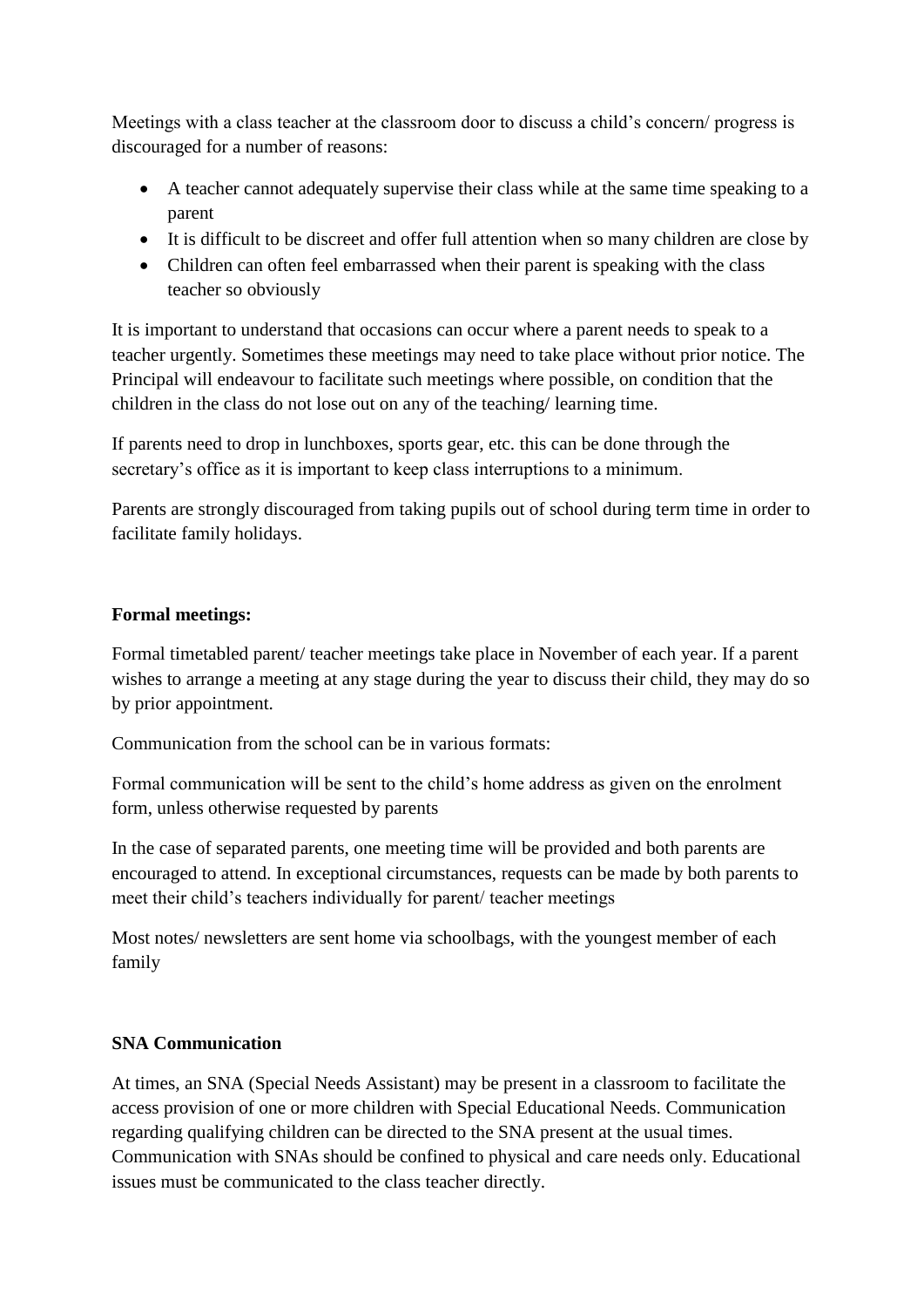## **Complaints Procedure**

The following is the agreed complaints procedure to be followed in primary schools, adopted by All Saints' N.S.

Stage 1 – informal stage:

- 1. A parent/ guardian who wishes to make a complaint should, firstly approach the relevant class teacher with a view to resolving the complaint
- 2. Where the parent/ guardian is unable to resolve the complaint with the class teacher he/ she should approach the Principal teacher with a view to resolving it
- 3. If the complaint is still unresolved, the parent/ guardian should raise the matter with the Chairperson of the Board of Management with a view to resolving it

Stage 2 – formal stage:

- 1. If the complaint is still unresolved and the parent/ guardian wishes to pursue the matter further, he/ she should lodge the complaint in writing with the Chairperson of the Board of Management
- 2. The Chairperson will bring the precise nature of the written complaint to the notice of the teacher and seek to resolve the matter between the parties within 5 days of receipt of the written complaint

Stage 3:

- 1. If the complaint is not resolved informally, the Chairperson should, subject to the authorisation of the board:
	- i) Supply the teacher with a copy of the written complaint and
	- ii) Arrange a meeting with the teacher, and where applicable, the Principal with a view to resolving the complaint. Such a meeting should take place within 10 days of the written complaint

#### Stage 4:

- 1. If the complaint is still not resolved, the Chairperson should make a formal report to the Board within 10 days of the meeting
- 2. If the Board considers that the complaint is not substantiated, the teacher and the complainant should be so informed within 3 days of the Board meeting
- 3. If the Board considers that the complaint is substantiated or that it warrants further investigation, the following steps should be followed:
	- i) The teacher should be supplied with copies of any written evidence in support of the complaint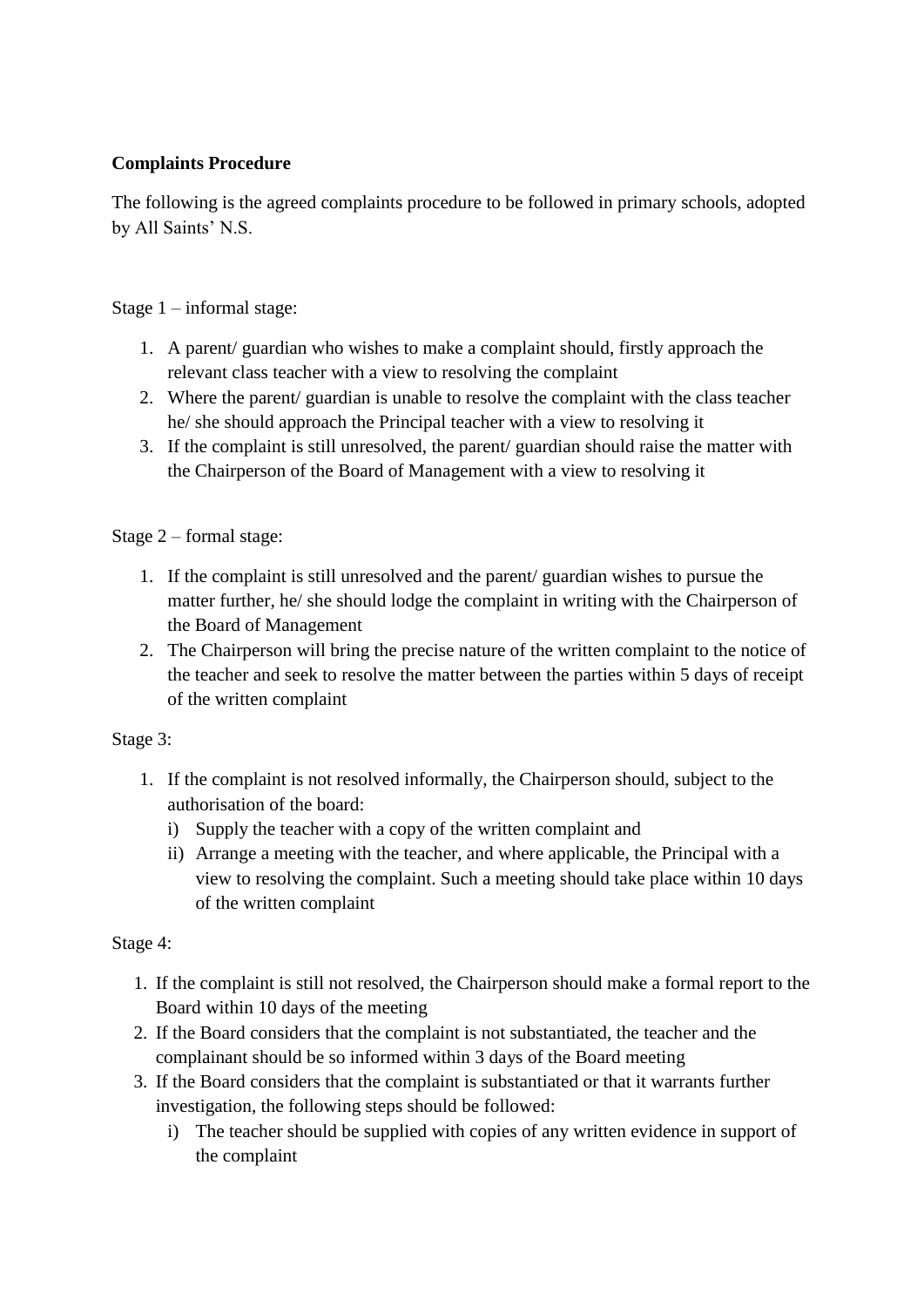- ii) He/ she should be requested to supply a written response to the complaint to the Board and should be afforded an opportunity to make a presentation to the Board and to be accompanied by another person to that meeting
- iii) The Board may arrange a meeting with the complainant, who may be accompanied by another person to this meeting

#### Stage 5:

1. Following the Board's investigations, the Chairperson shall convey the decision of the Board in writing to the teacher and the complainant within 5 days of the meeting of the Board. The decision of the Board shall be final.

#### **Behaviour Supporting Communication:**

Positive and respectful communication is very important at All Saints' N.S. This not only extends to the children but to the whole school community (eg. staff, parents and the wider community). Anyone entering our building should feel safe to do so. While the behaviour of children in our school is of vital importance, adults in the school community also have a responsibility to ensure their own behaviour models the types of behaviour expected of children.

It is important that all participants in the school community are responsible for their own behaviours when in or representing the school. Examples include:

- All community members are expected to speak to each other with respect. Shouting or other aggressive tones are not acceptable. If a person displays anger or aggression to another member of the school community, they may be asked to remove themselves from the building. In certain cases, the Gardaí must be called.
- All adults will treat our children with the utmost respect while on the premises
- Staff should not be asked to speak about another parent's child. The staff of the school will respect your children's right to privacy so it is asked that parents respect other children's rights to privacy
- When any school community members meet, it is important to respect that the time of meetings should be kept to a reasonable amount of time. Times of meetings should be agreed beforehand and these should be respected
- Teachers and staff are generally available to listen to a quick issue in the morning and after school. However, should a parent need to have a discussion or meeting, and appointment should be made at a convenient time for both parties. This ensures that issues can be resolved. Classes begin at 8.50 am and finish at 2.25 pm and this time should not be interrupted.

# **Safety, Health and Welfare at Work:**